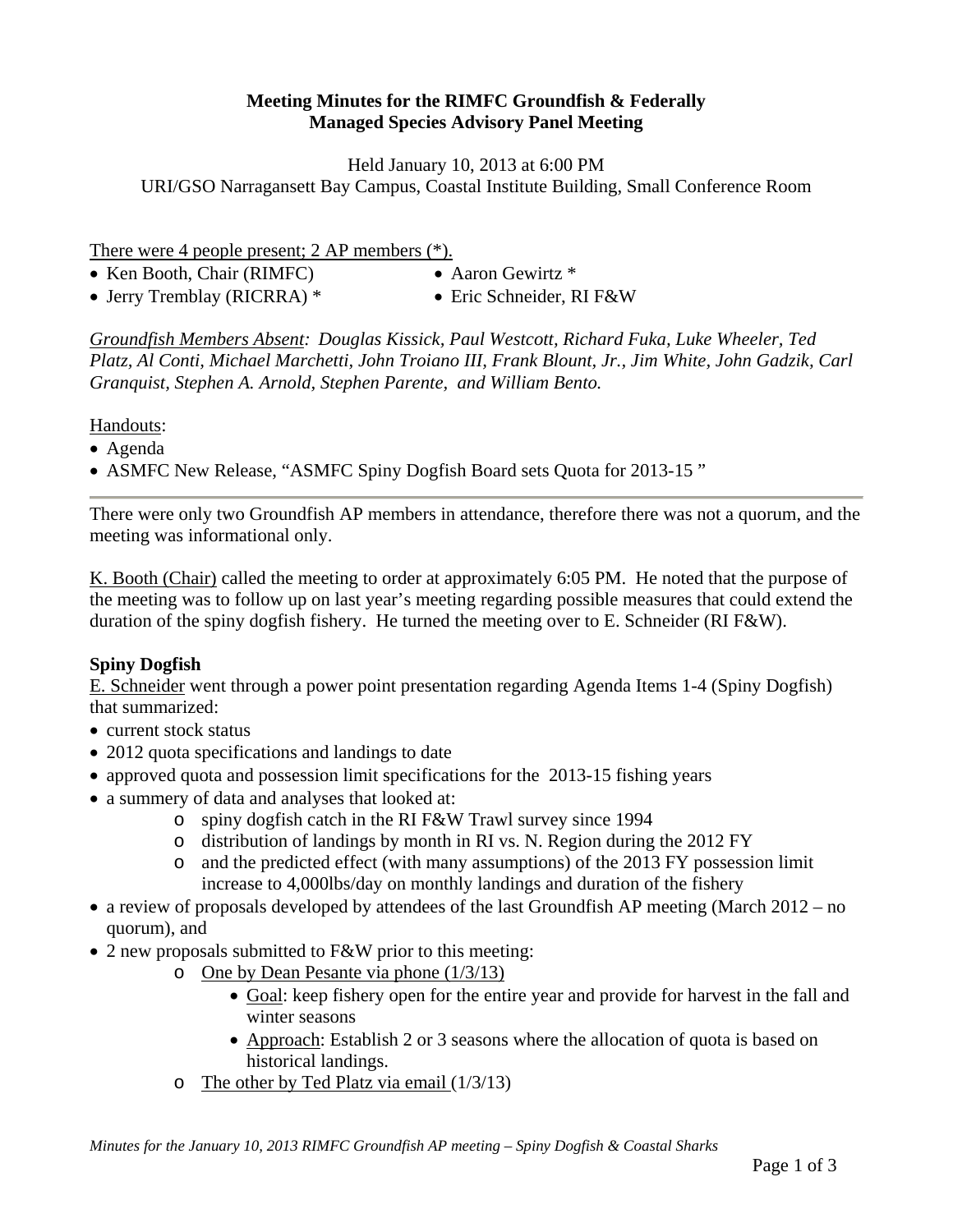- Goal: provide for harvest in the fall and winter/spring season, essentially turning discards into landings and potentially help facilitate the return of our historical winter and spring codfish fishery
- Approach: Establish 3 seasons:
	- $\circ$  Season 1: May 1 Aug 31
	- o Season 2: Sep  $1 Dec 31$
	- $\circ$  Season 3: Jan 1 Apr 30
	- For the purpose of discussions, a possible starting ratio of quota distribution between seasons could be 50%, 25%, and 25%.

There was discussion of the proposals offered in 2012, during which some potential shortcomings were identified that may decrease the likelihood of regional support (e.g. the need for state and federal permits, reducing the starting possession limit after a NMFS and ASMFC agreed increase in possession limit, etc.).

A. Gewirtz noted that the 2012 proposals came about when the fishery was not extending into the fall and given how this year has progressed (still open in Jan) that it may not be pressing or even necessary to pursue subperiods. Remember that the gillnet fishery is closed in March anyways, so after you get into February you may not actually get much more out of, at least, the gillnet fishery in the final winter/spring period.

A. Gewirtz suggested that F&W should bounce these ideas off surrounding states to see if they have suggestions or wish to pursue any of these options at the regional level. It would be a shame to sit on these ideas and wait until something happens, like the fishery closing in the fall and then initiate such discussions. Similarly, it's important to note that proposals to date have been offered by and reflect the sentiments of the gillnet fishery. It'd be prudent for the trawl industry to provide feedback on these or similar proposals at the regional level, since there has not been feedback at the state level.

Overall, the group discussed the price (landing price) of dogfish at various times of the year and incentives for participation in the fishery. The group thought the State could benefit from a local market that would increase the value of the fishery (landing price). Industrial applications that could deal with a volume fishery (i.e. fertilizer) may be an option to improve the landing price and it'd be great if the Economic Development Council, Rhody Fresh, or DEM could help to bolster an alternative market.

-This concluded the Spiny Dogfish portion of the meeting.

## **Coastal Sharks**

E. Schneider continued with the power point presentation regarding Agenda Items 5-9 (Coastal Sharks) that summarized:

- Review 2012FY commercial fishery
- Update of 2013-15FY management measures
- Division of F&W proposed changes for the 2013FY
	- o Adopt ASMFC approved increase in the commercial possession limit of 36 (currently 33) sharks, per vessel per calendar day, regardless of species, from the Non-Sandbar Large Coastal Sharks species group.
- Advisory Panel proposals for 2013FY

*Minutes for the January 10, 2013 RIMFC Groundfish AP meeting – Spiny Dogfish & Coastal Sharks*